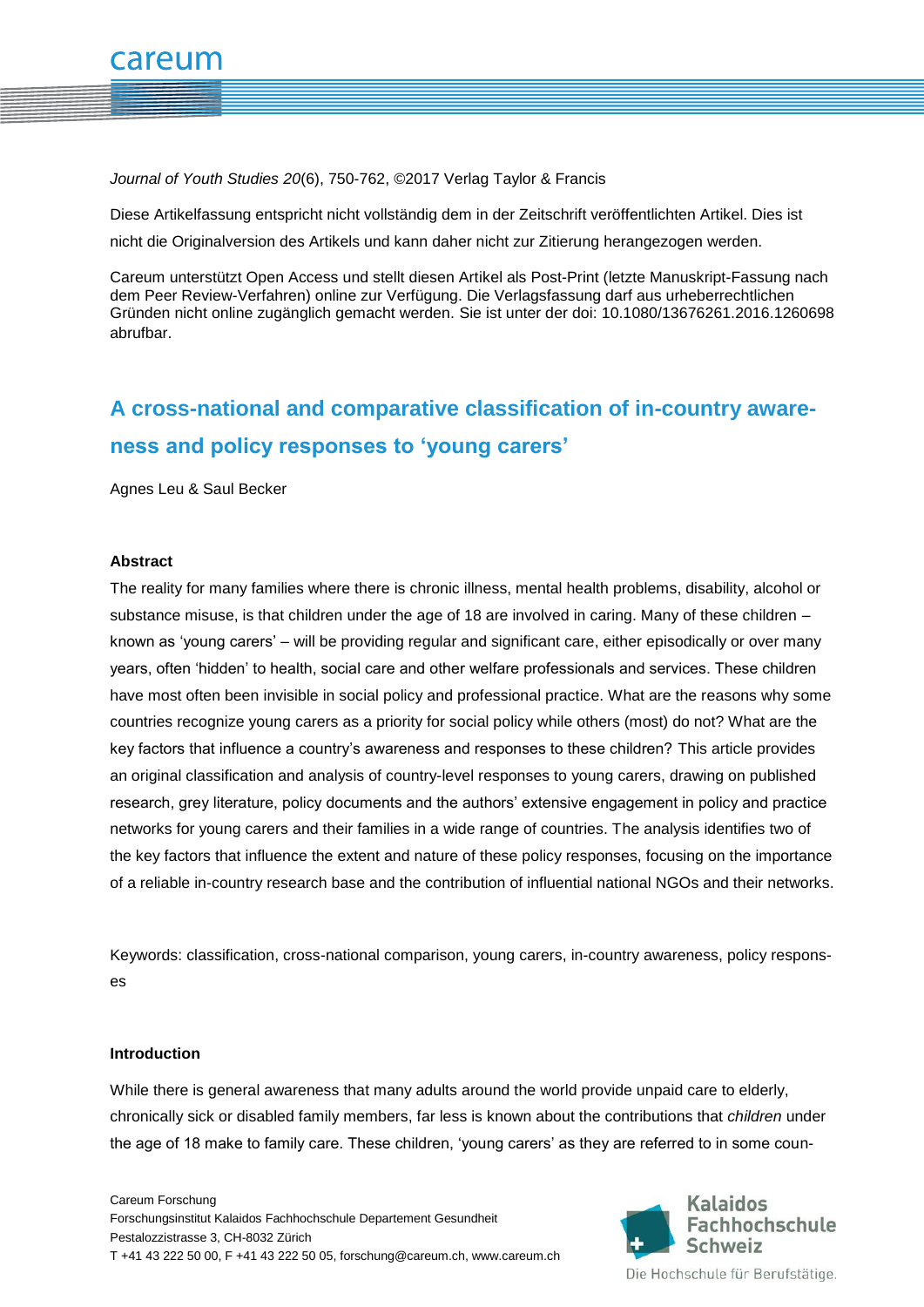tries, can be defined as young people under the age of 18 who provide care, assistance or support to another family member. They carry out, often on a regular basis, significant or substantial caring tasks and assume a level of responsibility that would usually be associated with an adult. The person receiving care is often a parent but can be a sibling, grandparent or any other relative who is disabled, has some chronic illness, mental health problem or other condition connected with a need for care, support or supervision (Becker 2000, 378).

Research shows that young carers provide many forms of care, including personal and intimate care, emotional support and supervision, household management and domestic duties, child care, health and medical care, and self-care (Carers Australia 2001, 9; Gays 2000; National Alliance for Care giving 2005, 2; Morrow 2005, 58; Moore 2005, 5; Warren 2007). Estimates vary as to the number of children in caring roles in different countries but figures suggest that between 2-8% of all children in advanced industrialized capitalist societies will be carers, depending on which methodology is used to identify and to count them (Becker and Becker 2008; Cass et al. 2011; Hill et al. 2009; Howard 2010; Hunt, Levine, and Naiditch 2005; Warren 2007; Wayman, Raws, and Leadbitter 2016).

Research from a number of countries also suggests that young carers are often drawn into caring roles because there is no alternative (Becker, Aldridge, and Dearden 1998, 21-26). Most families in which children provide care have low income, are often reliant on state benefits, and cannot afford alternative forms of care. Nor do these families have private health or care insurance. There is a social justice, health inequalities and child health and well-being case to be made here. These children constitute a 'hidden army' of carers in all countries, largely irrespective of the nature of their welfare regime or the nature of their 'mixed economy of care' (Hill et al. 2009; Evans and Becker 2009). Consequently, young carers need to be recognized, identified and supported as a distinct group of children with specific needs.

What have some countries done, and why have most nations done nothing at all? The authors have reviewed the published literature and research from all countries that have produced articles, reports etc., by searching databases and bibliographies in published research, including the Oxford Bibliography of Young Carers (Becker and Leu 2014, 1). Additionally, the authors have collected and collated grey literature, policy documents and information from their contacts and networks in countries where young carers' services have emerged or developed; and they have drawn on their site visits and knowledge of countrylevel responses gained from over twenty years of engagements with policy makers, governments and service providers internationally. The classification of the countries was developed based on the following five questions: 1. Does country X. recognise or do anything *specifically* about YCs? 2. Does country X. *define* them as YCs (or anything else i.e., 'children as next of kin')? 3. What does country X. *do* in terms of policy and services? 4. Does country X. have any *legislation* that is *specific* for YCs or could be used to support YCs? 5. What factors have been particularly influential in moving policy and practice forward for YCs in country X.?

## **Cross-national Comparisons and Classification**

Figure 1 identifies the few countries that have so far developed any discernible level of awareness and policy response to young carers and where there is some published or grey literature. Some, such as the UK and Australia, have policies and systematic responses for the identification and assessment of young

Careum Forschung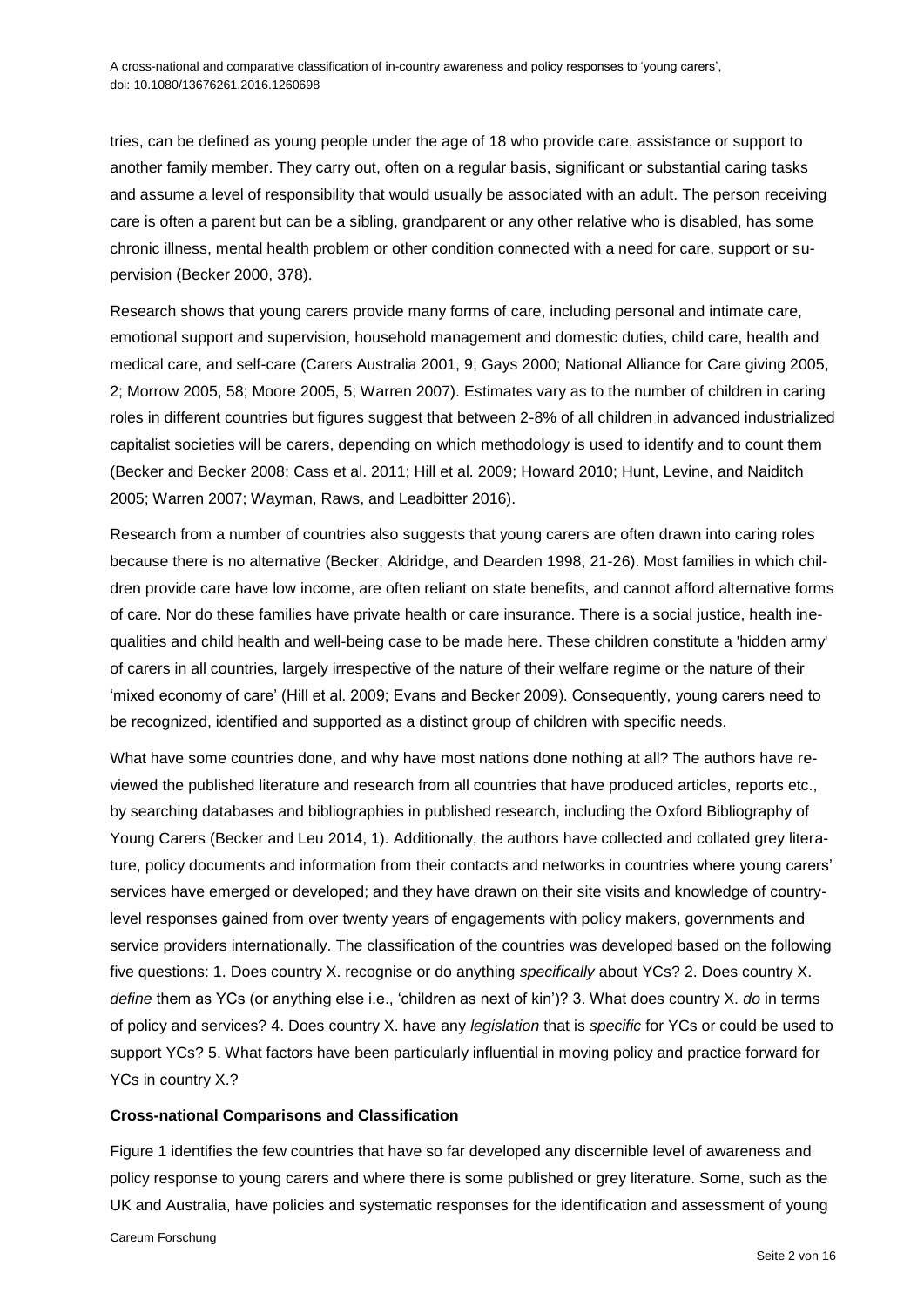carers, while a few more are now 'catching up' and developing their awareness and thinking about how they should proceed (including, for example, Sweden, Norway, Canada, New Zealand, Switzerland, Austria, Germany, France, although to varying degrees). The available (and sometimes limited) research from these countries has provided a relatively uniform picture of the characteristics, experiences and needs of young carers, showing that these children have far more in common, irrespective of where they live, than that which divides them by geography (Evans and Becker 2009). In other words, a young carer in the UK looks similar to a young carer in Australia, Sweden, Norway and the USA – despite each country's welfare system being different. There will of course be country-specific nuances, variations and differences, but the needs of children who are carers appear to be relatively uniform in advanced capitalist societies.

In 2007, Becker provided the first preliminary review of awareness and responses to young carers across a number of countries, showing that only a handful had developed any research evidence base and specific policies (Becker 2007). Almost a decade later, the authors develop, extend and update this analysis and ask 'how we can understand and categorize the different and emerging types and levels of policy response to young carers across (more) countries?' Figure 1 provides a new classification.

#### [Figure 1 here]

#### **Research Evidence, NGOs and Policy Transfer**

Whilst some countries have identified and have responded purposefully to the needs of their young carers, a few others have been very slow to respond, and most countries in the world appear to have done little if nothing at all (Levels 6 and 7, Figure 1; Becker and Leu 2014, 1). What is clear, however, is that those countries with the largest and most robust and reliable research evidence base are the more 'advanced' in terms of their awareness and policy responses to young carers. In other words, they are the countries that would be classified as at Level 1, Level 2 and Level 3 in Figure 1. Moreover, countries with strong and influential NGOs also appear to be more 'advanced', as our analysis shows. In some countries, these two factors are linked – NGOs have been instrumental in commissioning, funding or publishing research and in utilising the findings and evidence to influence policy, law and practice.

#### *L2 Advanced: The UK*

In the UK, it was the work of a University research group, the Young Carers Research Group, in particular Becker, Aldridge and Dearden, which initially focused on young carers and developed a body of research evidence for more than a decade, a «fundamental cornerstone of literature on the subject» (Oreb 2001, 10). Aldridge and Becker's earliest research (1993) on a dozen young carers in Nottingham is generally acknowledged as being the «firing gun» for the emerging interest in young carers by academics, researchers and policymakers in the UK, and for raising initial awareness amongst the public (Becker and Leu 2014). The UK can be characterized as *advanced* in terms of awareness of young carers, research, law, social policy, government guidance and service delivery. Young carers in the UK have specific legal rights (as carers and as children) as well as access to a national network of dedicated services. They are referred to in the policy and guidance documents of government, social care, health and education agencies. England, for example, introduced legislation for young carers as early as 1995 (Becker 2011), with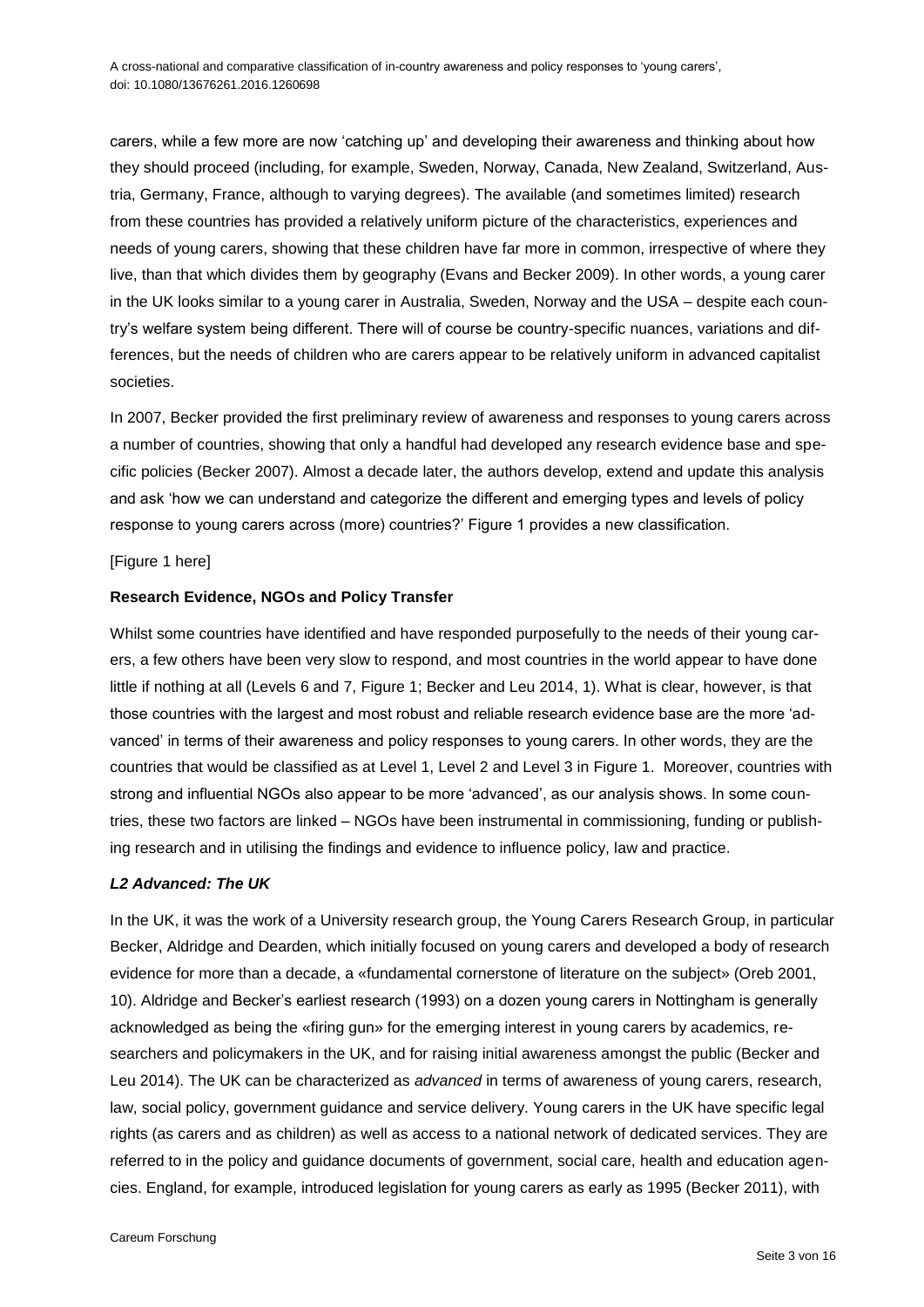various other pieces of relevant legislation since then, with the most recent being the 2014 Children and Families Act and the Care Act. The 2014 legislation committed English local authorities to ensuring that carers are identified, offered an assessment and, where appropriate, to ensure that the necessary support structures are in place to protect and promote their mental health and well-being. English councils are now required by law to identify and assess young carers under 18. Beside legal rights to an assessment of their own needs and of their ability to provide and continue to provide care, as well as rights to services, many young carers in England could be considered as «children in need» and they and their families therefore have a right to specific support and interventions (Becker 2007, 36). In Scotland, the government plays an important role by working with key organisations especially the Scottish Young Carers Services Alliance (SYCSA). These organisations run an annual festival where direct exchange between young carers and government officials takes place. In Ireland, young carers are recognised by the state in The National Youth Strategy 2015-2020 as a cohort of marginalised and disadvantaged young people within the Irish population. Although there is an absence of legislation, there are policies and services that are delivered to young carers by statutory and non-statutory organisations. In order to lobby, raise awareness, research, develop policy, and establish support for young carers, Family Carers Ireland (formerly The Carers Association) have an established Young Carer Programme and employ a full-time Young Carer Development Manager who is funded by the Irish Government. However, it is clear that this level of resource is not adequate to provide a comprehensive service or support.

The reality is that although governments across the UK have responsibilities, and even with a welldeveloped legal structure and welfare system, young carers still fall through the gaps in policy and legal safety nets, and through adult and children's services. In practice there is some distance between the legal foundation and the actual implementation of the law. First, the UK legal framework is complex and varies from one country to another (as we have shown above), with an abundance of regulations and guidance for each country (England, Scotland, Wales and Northern Ireland). Many professionals are not aware of the specific legal requirements and responsibilities placed upon them to identify and support young carers (and their families in some cases). Second, there is a gap between the ambition and purpose of the law - to identify, recognize, assess and support young carers - and actual implementation on the ground by those professional groups (including social workers, health and medical professionals, teachers, and so on) who have responsibilities in this area. Third, the resources available to professionals to implement the law are often insufficient to do the job properly, especially in an economic climate of 'austerity'. Despite good legal intentions, most young carers in the UK have not had their legal right to an assessment met (Dearden and Becker 2004) and most young carers receive no dedicated support at all.

Despite this 'service gap', there is nonetheless a relatively advanced legal and policy framework to identify and support young carers and their families. Non-governmental Organisations (NGOs) have played a key role in the UK in moving the policy and practice agendas forward and in determining the nature and level of awareness and response to young carers locally and nationally (Becker 2007, 41). In the UK, the Children's Society and Carers Trust, two national NGOs with local branches and services, have been especially important in campaigning for young carers, raising awareness and developing services for them over a period of almost twenty years. The Children's Society has published studies, guidelines and models of best practice (Frank 1995; Frank, Tatum, and Tucker 1999) as have other NGOs including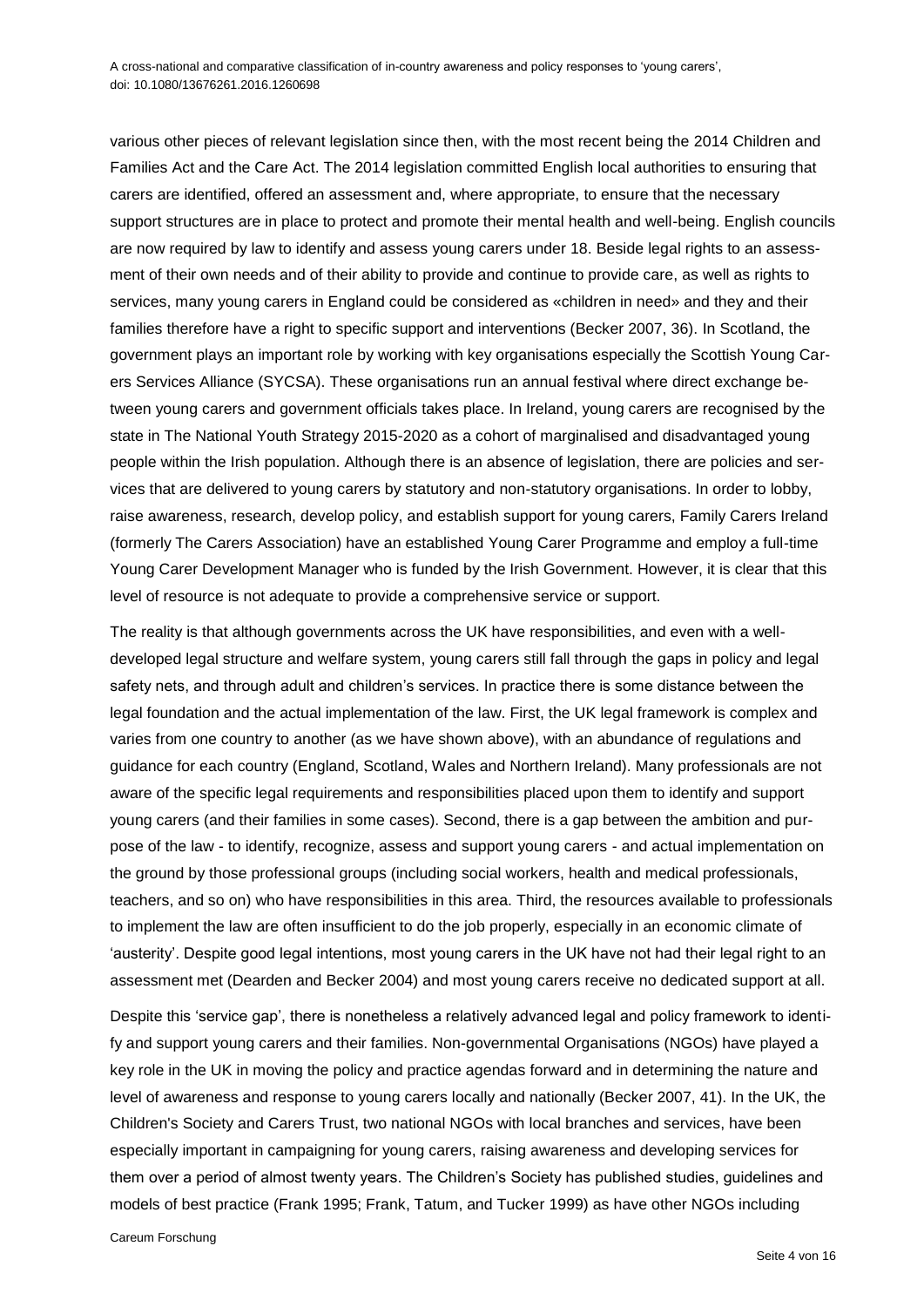Barnardos, Carers UK and others. More recently, the National Young Carers Coalition (NYCC), a partnership of around a dozen NGOs, charities and organizations, originally led by Carers Trust and now by the Children's Society, secured a legal victory for young carers and their families in 2014, helping to deliver new legal rights to assessments and support that are referred to above.

#### *Level 3 Intermediate: Australia, Norway and Sweden*

Australia inhabits an *intermediate* position and it is closest to the UK in terms of awareness and policy responses. There is a growing Australian-specific research evidence base, partial rights in some regions and a growing distribution of young carers projects and initiatives. The earliest studies of young carers in Australia can be traced back to the early 1990s. It was the NGO, the Alzheimer's Association of South Australia, which for the first time highlighted the situation of children in families with dementia (Alzheimer's Association 1995, 7). This study was first and foremost one of children *affected* by a parent's illness. The following two Australian studies, from the nationwide NGO, Carers Association of Australia Inc (1996, 1997), focused specifically on young carers and provided the first substantive attempts to research Australia's younger carers. The Australian and the UK research on young carers identified similar policy issues and showed the importance of supporting the young people and their families through a 'whole-family approach' (Banks et al. 2001; Cass et al. 2011; HM Government 2008, 2010; Kroehn and Wheldrake 2006; Moore and McArthur 2007). Thanks to successful funding as well as undertaking national research on young carers (Oreb 2001, 11), Australia has increased its efforts and success with regard to the recognition and identification of young carers. The country implemented the Carer Recognition Act in 2010 and since then, young carers are explicitly noted in the statement of core principles: *Children and young people who are carers should have the same rights as all children and young people and should be supported to reach their full potential* (Australian Government 2010, 9)

There is a growing awareness and identification of young carers, and specific attention (and rights) under the 'children as next of kin' legislation and initiatives in Norway and Sweden. Norway has a long tradition of focusing on children's behaviour and how parents function as a parent. Within the government's «children as next of kin-commitment» (2007-2010), the country has mainly focused on giving information to the child who is 'next of kin' to a parent with some health condition; helping these parents to look after their own children; giving the child a place to share/talk about what is on their mind; helping children and parents talk together; giving the child, parents or family the opportunity to meet others in the same situation; and giving the child or the family a break (activities, vacations) etc. The focus on children as 'next of kin' started with children of mentally ill and drug addicted parents under the age of 18. In 2009 the government decided to include children of somatically (physical) ill or injured parents. This commitment was prioritized because research revealed that interventions with children as next of kin was far from consistent across Norway. While children as next of kin could get significant help in one region, a patient elsewhere would not even be asked if she or he had children. In 2010 there was a change in health legislation to strengthen the rights of children as next of kin. The Norwegian Health Personnel Act (2010) placed a duty on health personnel to protect minor children as next of kin. The focus here is on providing the appropriate support that young children of parents with mental illnesses, drug addiction or severe physical illness or injury may need due to their parent's condition. Furthermore, health institutions covered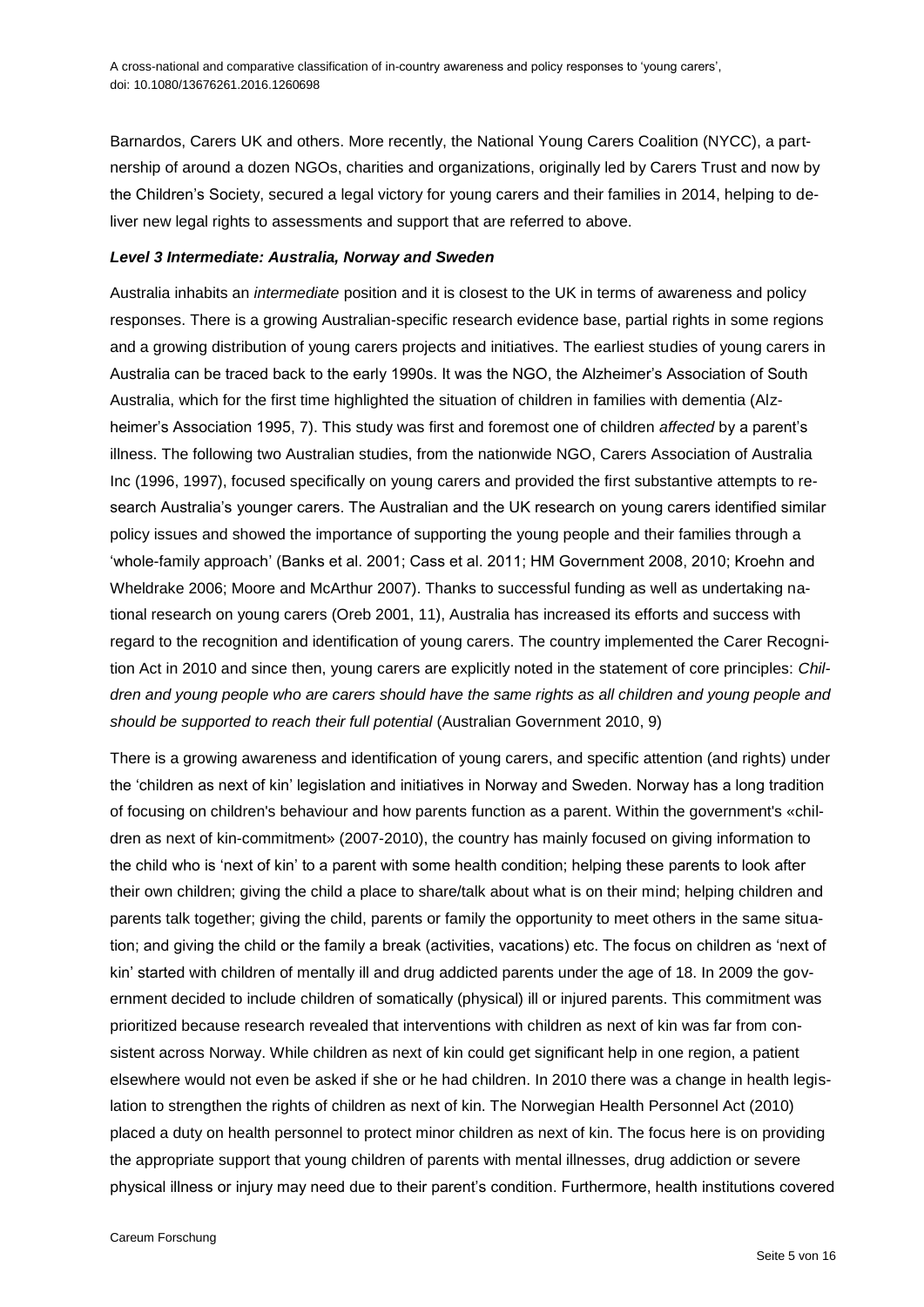by the Act must now have child support personnel with a responsibility for promoting and coordinating the support to be given by health personnel to these children. However, under the Norwegian Health Personnel Act, children who are siblings of a sick child and children who have lost a parent are excluded.

In Sweden, similar developments have taken place. The National Board on Health and Welfare has a government assignment to improve the support for children as next of kin. Similar to Norway, the Swedish legislation does not use the term 'young carer'. Since 2010, health personnel have an obligation to respond to children's needs for information, advice and support when parents or other adults in their household suffer from substance misuse, psychiatric or severe illness, or die unexpectedly. This has not yet been fully delivered. The implementation is an important part of the government's commitment to improve the support for these children.

## *Level 4 Preliminary: Austria, Germany and New Zealand*

In Austria there is little awareness and recognition of young carers, a small research base and very few dedicated services at local levels. The first and only young carers research study was carried out by the Department of Nursing Science, University of Vienna on behalf of the Austrian Federal Ministry of Labour, Social Affairs and Consumerism in 2012 (Nagl-Cupal et al. 2012). There is growing public awareness of young carers through media attention, and since 2009 young carers can – based on the Austrian Federal Care Allowance Legislation (§ 21a) – receive government grants for compensation benefits. This provision (§ 21a) initially addressed only adult carers but the Federal Ministry of Labour, Social Affairs and Consumer Protection recently extended its remit to include young carers (BMASK, n.d.).

In contrast to a growing body of research on the situation of adult family caregivers, in Germany little is known about the specific situations and needs of young carers. They are not recognized as such, neither in the health or social sector, nor in education. Positive tendencies indicate some growing interdisciplinary research collaborations of educational scientists, doctors, psychologists, child and adolescent psychotherapists, public health professionals – with a focus on the areas of absenteeism, drop-out and resilience (Kaiser and Schulze 2015). New Zealand is similar to Austria and Germany, with only very limited research and service provision at a local level (Carers New Zealand, n.d.).

## *Level 5 Emerging: including Italy, Netherlands, Switzerland and the United States*

In spite of Italy being one of the European countries with a high proportion of informal carers (Riedel and Kraus 2011) there is still little awareness and attention from policy makers and practitioners to the needs of young carers. There is no distinction between younger and older carers and hence a lack of attention to the specific group and needs of Italian young carers. Some organizations as well as research projects address specific subgroups of young carers (e.g. Boccaletti 2014; Farinella 2015). Nevertheless the current research base is underdeveloped. Prevalence data on a national level, as well as any in-depth investigation of the experiences, needs and outcomes of caring on children, are missing.

The Netherlands, where young carers are called 'jonge mantelzorgers', has mainly focused on the children of parents with mental problems of addiction (these children are called 'KOPP/KVO' – Kinderen van Ouders met Psychisch Problemen/Kinderen van Verslaafde Ouders). Care professionals describe young informal carers as a group who warrant extra attention (De Klerk et al. 2014). In 2016, a Dutch agenda on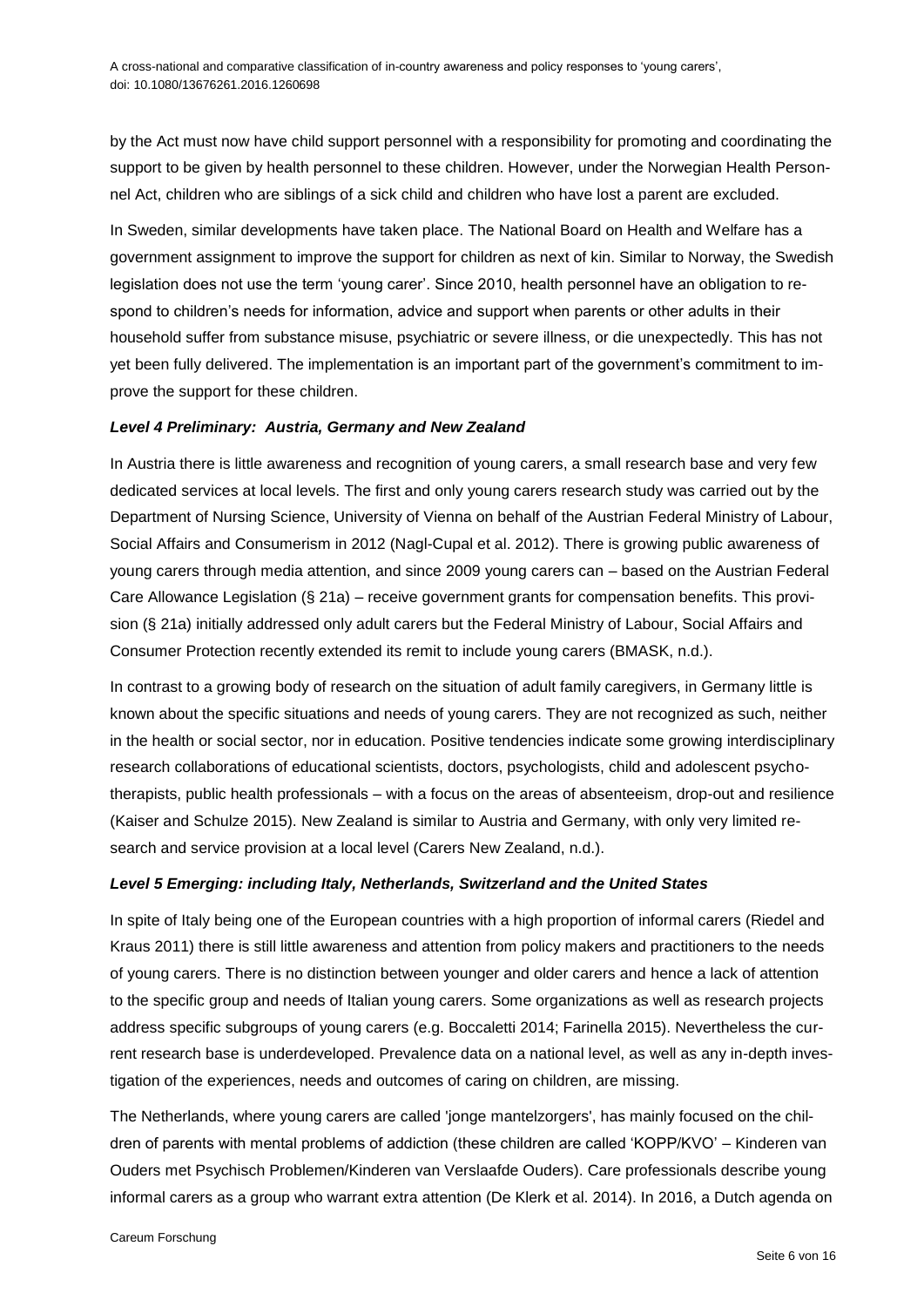future informal care and support was established, including some statements with regard to young carers. There are some organizations offering special courses and support for young carers; schools, however, appear to pay virtually no attention to this group (De Klerk et al. 2014, 5). Under the Law on Domestic Violence and Child Abuse the use of the 'Kindcheck' (childcheck) is obligatory for professionals in healthcare in contact with adults with serious mental or addiction problems to assess the safety of children involved, and this should of course extend to young carers in these situations.

In Switzerland, it is the Young Carers Research Group led by first author, which initially focused on young carers and is developing a body of research evidence. Since December 2014, young carers have found national attention in Swiss media and politics. The Swiss Federal Council (2014a) described in its Action Plan different fields of action, which are intended to improve the situation for all carers. As part of implementing the Action Plan special attention is to be paid to the specific needs of young carers (Swiss Federal Council 2014b). NGOs such as Pro Infirmis and Cancer Care are sensitive to the issue, raising awareness and investing in programs and information concerning young carers.

Researchers and policy makers in the US have been very slow in engaging with the research and policy agendas for young caregivers despite some early studies and an estimate of the numbers nationally. Gates and Lackey in the US (1998) examined the impact of care giving on young people looking after adults with cancer and chronic physical illness (Lackey and Gates 2001), while Beach (1994, 1997) focused on the impact of family care giving on children where a parent has Alzheimer's Type Dementia. Other small-scale studies (Bauman and Draimin 2003; Shiffren and Kachorek 2003; Winton 2003; Siskowski 2004; Shifren 2009) add to the US research base on children's care giving experiences and outcomes. NGOs such as the National MS Society and Cancer Care invested in programs and information concerning young carers. In 2003, the United Hospital Fund (based in New York) brought together these and other researchers, policy makers, former child caregivers and interested parties, including researchers and policy makers from the UK, for the first US seminar specifically on young caregivers. The discussion included preliminary plans for the research on the extent of young caregiving in the US, which was published in 2005 at a second seminar in Washington DC, again attended by policy makers and researchers from across the US, UK and Australia. The research, published by the nationwide NGO, National Alliance for Care giving (2005) provides the first estimate of the prevalence of young caregivers in the US (1.3 - 1.4 million children). Those attending the 2005 conference hoped that this study would provide the 'tipping point' from which services would be developed. It did not. To date, there has been little attention paid to the particular needs of young carers in policy or service responses. Like adult caregivers, young caregivers in the US have no specific legal rights. Today there is still only one dedicated initiative that we are aware of in the US, the American Association of Care giving Youth's (AACY) program, the Care giving Youth Project (CYP), which works in partnership with the School District of Palm Beach (Barber and Siskowski 2008). In 2014, the Caregiving Youth Institute (CYI) was established by AACY, and since 2015 the Caregiving Youth Research Collaborative (CYRC) is a platform used by researchers and professionals with the objective of developing projects as well as bringing together research and practice for youth caregivers and their families. The mentioned report and organizations use the term 'Youth Caregiver', to focus mainly on those carers under the age of 18. However, in the US in general the term 'Young Caregiver' is used to cover caregivers aged 18-40 years old. In the US, NGOs have played some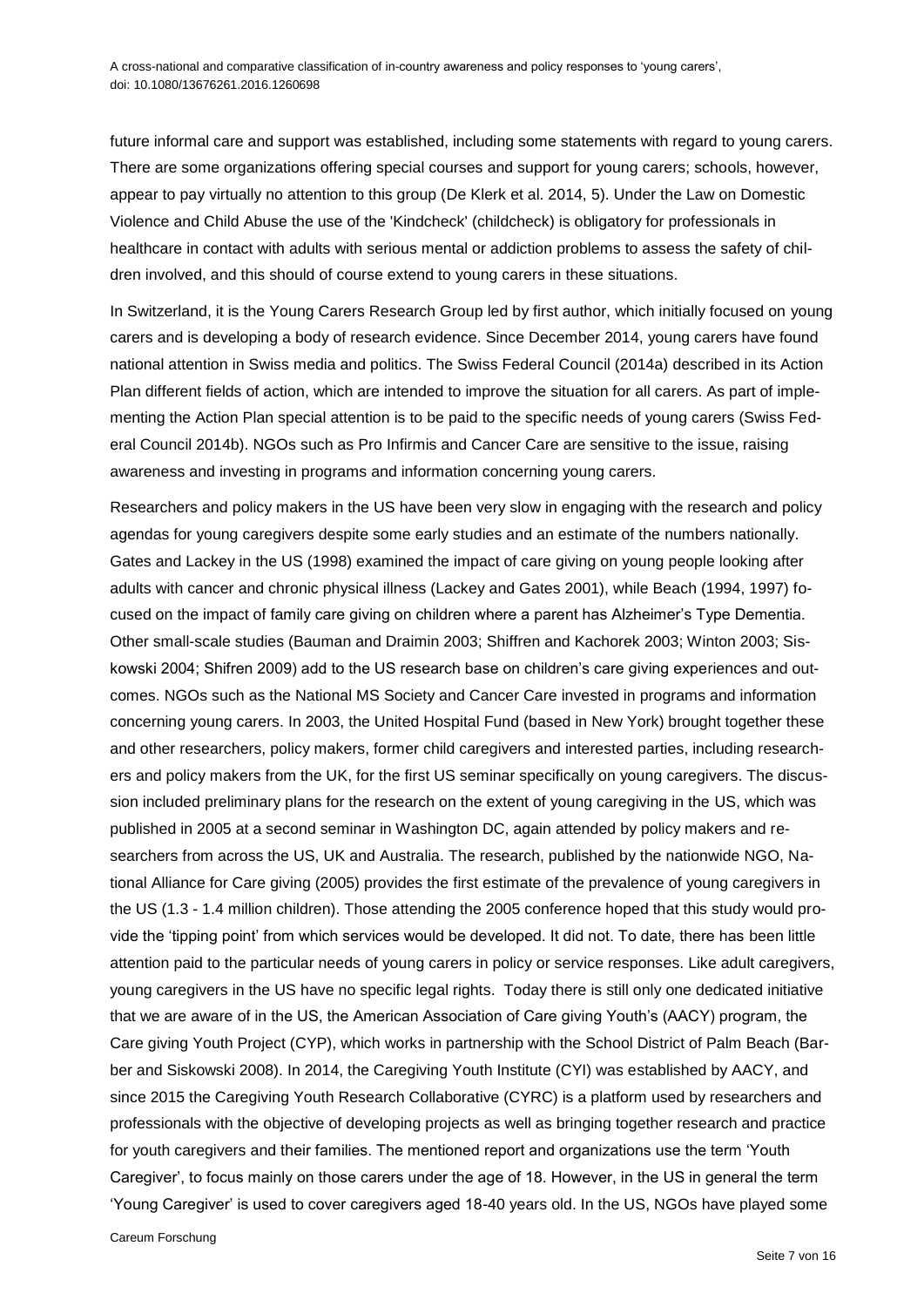role in funding research and in increasing general awareness of young caregivers, but they have not had a national policy breakthrough and their impact is limited, unlike NGOs in the UK and Australia. This lack of 'power' to influence, shape and deliver legal rights and service developments for young carers in the US, combined with a small research base, leads to our categorization of the US as 'emerging', despite a larger research base than in some other countries which have 'overtaken' the US in terms of policy and practice.

So why is the most advanced capitalist society in the world at L5 in our classification? There are a number of possible reasons. One explanation could be related to the nature of the US 'welfare system'. This offers some of the benefits of systems in other developed countries, such as health insurance, pension, housing allowance and childcare. The difference to many other countries (with welfare *states*, such as the UK) is that this protection remains partial and individualised, and the distribution of 'welfare' (a term with negative associations in the US) and support can create significant inequalities and stigma. In essence, the US welfare system, unlike that in the UK, relies very heavily on private insurance-based benefits and services, secured through personal or employer contributions, and often provided by 'for profit' companies rather than by government as a Collective Good. Government provided welfare especially can often be stigmatising and lower quality. Thus, young carers in the US have few options to seek or receive good quality public services and support. Additionally, the nation's poverty rate rose past 15% (46 million) in 2010 (U.S. Census Bureau), which is the highest level since 1993. Research evidence suggests that there is a relationship between financial resources, *and*/or the absence of adequate professional support services, *and* children's greater participation in care giving (Becker 2007; Becker, Aldridge, and Dearden 1998; Dearden and Becker 2000; Laird 2005; Price 2006; Robson et al. 2006). A further reason for the slow progress in recognising young carers as a distinct social group in the US is the country's (negative) attitude to children's rights and participation. The US is one of the very few countries in the world that does not endorse the UN Convention on the Rights of the Child.

## *Level 6 Awakening: including Greece, Finland, the United Arab Emirates and France*

In Greece there is a general lack of specific policies that support family carers. The organisations and the programmes which support carers are limited and they usually focus on the carers of elderly people. Research about caring children and adolescents in Greece is almost non-existent. Given austerity and the imposed financial settlement on Greece regarding loans and debts, it is perhaps not surprising that the interventions of the State in some key social policy areas are practically absent. In the current economic climate the few existing NGO activities are not adequate to cover the needs of young (and adult) carers.

France, the United Arab Emirates and Finland are also only now just 'awakening' in terms of awareness of young carers. There are still no specific policies for young carers in these countries. In Finland the starting point for research seems to be 2016, with funding for the Central Association of Carers (2016- 2018) with the aim of mapping out the situation of young carers (Eurocarers, n.d.).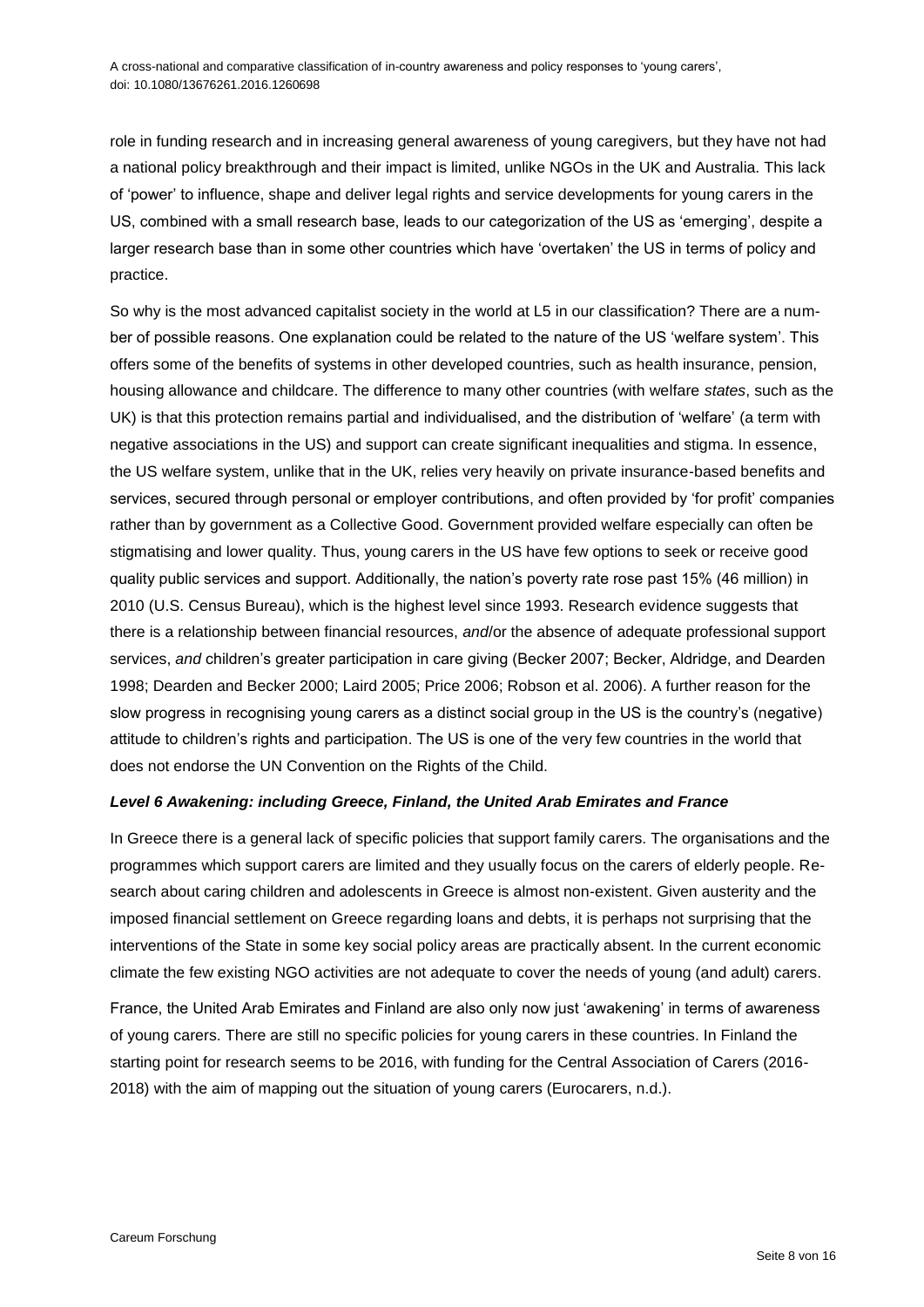### **Conclusions**

We have shown that there is a range of different responses to the issue of young carers across different countries. This varies from support for the young people in policy and legislation through to a total lack of recognition and no support. The question is, therefore, what drives policy and legal change? What are the causative factors? In the UK and Australia, where support for young carers is the most developed, nongovernmental organizations (NGOs) have played a key role in raising awareness and campaigning for change. They have also played a strategic role in steering and shaping public discourse and policy developments through engaging with policy makers and politicians. In order for them to be able to carry out this role, they have drawn upon research findings that are specific to their countries.

We suggest that the presence of a champion organisation or individuals which can draw upon a reliable and country-specific evidence base are the drivers of policy and legal change. It is worth noting that the academics who have produced the research findings have also championed the cause of young carers. They have not simply published their work and relied on others to interpret and make use of them.

The existence of a robust country-specific research evidence base provides an important foundation for policy developments and service responses. Policy makers may prefer to have a home-grown research evidence base to inform their local and national decisions rather than drawing or relying on research from other countries, even when research findings are or are likely to be similar. The more developed and country-specific the research is, the more advanced the policy and legal frameworks appear to be. Having the research evidence is not sufficient by itself to bring about change, as the case of the United States clearly shows.

Whilst country-specific research is important, the exchange of ideas and experiences between countries enables such research to be conducted. Academics and key individuals from the NGOs have created an 'international community of research and practice'. They have met at conferences and events, and through these and other networks have shared ideas and research, facilitating policy development and practice transfer. Knowledge and ideas generated in one country, and models of best practice, have been transferred across some geographical boundaries and welfare systems. For example, a 'whole family approach' (Frank and Slatcher 2009) is becoming the dominant paradigm in some of the countries now developing specific services for young carers and their families - the model originating in the UK. The Australian approach to including young carers up to the age of 24 in their definition and service delivery has informed the development in the UK of new research, policy and services for young adult carers aged 18-24 (Becker and Becker 2008). Additionally, validated psychometric instruments developed in the UK (Joseph et al. 2009; Joseph, Becker, and Becker 2012) to measure and assess the nature and extent of caring amongst children, and the impacts, are now being used in a dozen countries, including Norway, Sweden, Switzerland, USA and Australia. These tools enable policy makers and practitioners working with young carers to identify and assess young carers and, over time, will enable cross-national research and comparisons. As the transfer of knowledge and policy increases between countries and over time, so the classification presented here, will also need updating, as will the analysis of the factors that have influenced these developments.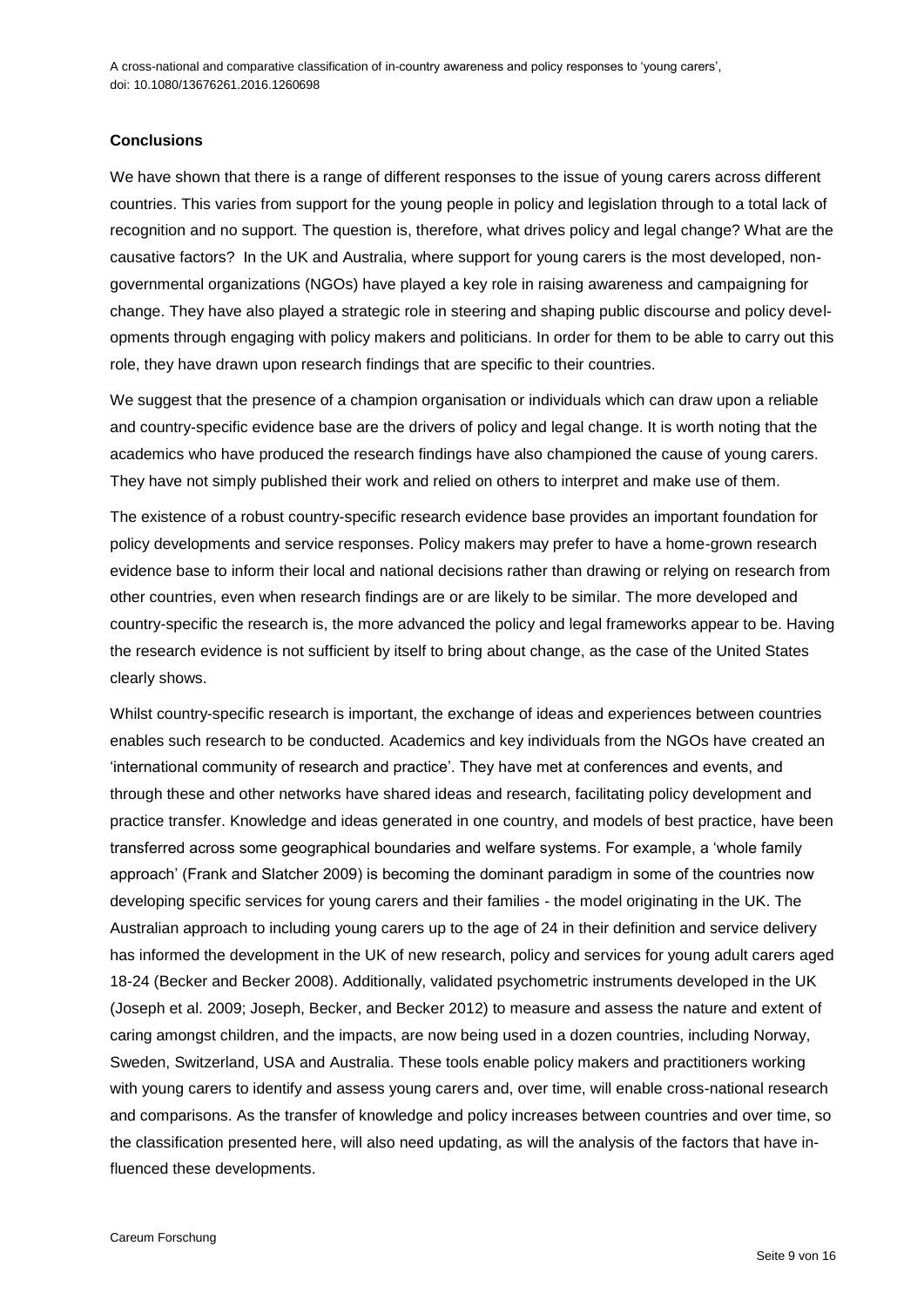## **Authors Confirmation**

The authors confirm that the text is original and has not been published or submitted elsewhere.

#### **Acknowledgment**

Many thanks to the Centre of Advanced Studies (CAS) at Nottingham University (UK) for the financial support within the Highfield Fellowship as well as all our colleagues working with YC around the world for their appreciated feedback.

### **Reference List**

Aldridge, J., and S. Becker. 1993. *Children Who Care: Inside the World of Young Carers*. Loughborough, UK: Loughborough University, Young Carers Research Group.

Alzheimer's Association. 1995. *My Parent has Dementia: A Child and Adolescent Perspective*. Glenside, South Australia: Alzheimer's Association.

Australian Government. 2010. *Carer Recognition Act 2010*. No. 123. Australia: Australian Government, Social Services.

Banks, P., N. Cogan, S. Deeley, M. Hill, S. Riddell, and K. Tisdall. 2001. "Seeing the Invisible Children and Young People Affected by Disability." *Disability and Society* 16 (6): 797-814.

Barber, M., and C. Siskowski. 2008. "Youth Caregivers: Unrecognized Providers of Care." *Pediatrics* 121 (4): 873-874.

Bauman, L., and B. Draimin. 2003. *Children as Caregivers to their Ill Parents with AIDS. Final Report*. New York: Ittleson Foundation.

Beach, D. 1994. "Family Care of Alzheimer Victims: An Analysis of the Adolescent Experience." *American Journal of Alzheimer's Care and Related Disorders & Research* 9: 12–19.

Beach, D. 1997. "Family Care Giving: The Positive Impact on Adolescent Relationships." *The Gerontologist* 37 (2): 233–238.

Becker, S. 2000. "Young Carers." In *The Blackwell Encyclopaedia of Social Work,* edited by M. Davies, p. 378. Oxford: Blackwells.

Becker, S. 2007. "Global Perspectives on Children`s Unpaid Care Giving in the Family." *Global Social Policy* 7 (1): 23-50.

Becker, S. 2011. "Informal Family Carers." In *Social Work: An Introduction to Contemporary Practice*, edited by K. Wilson, G. Ruch, M. Lymbery, and A. Cooper. 2nd edition, 426-255. London: Pearson Longman.

Becker S, J. Aldridge, and C. Dearden. 1998. *Young Carers and Their Families*. Oxford: Blackwell Science Ltd.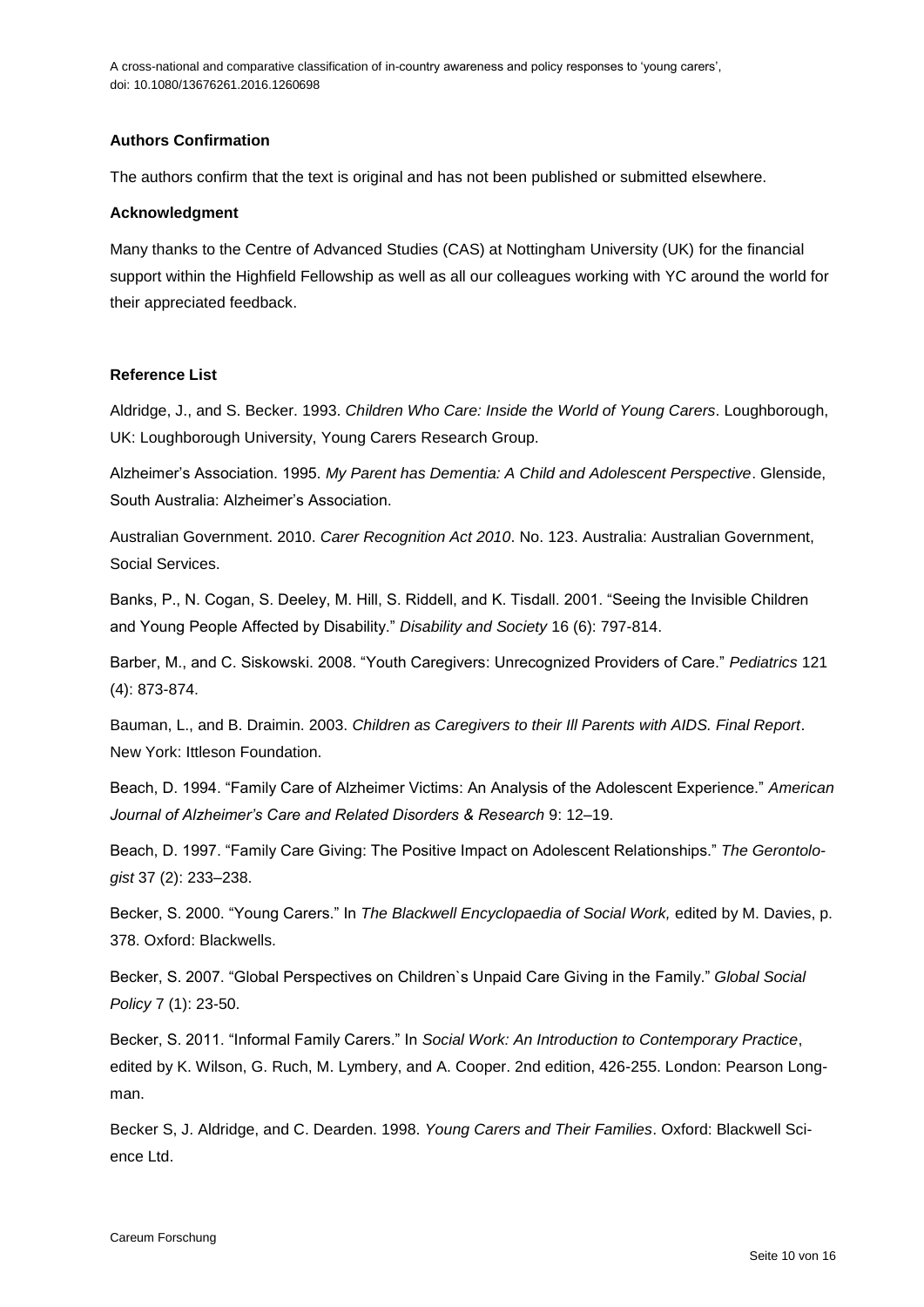Becker, S., and F. Becker. 2008. *Service Needs and Delivery following the Onset of Caring amongst Children and Young Adults: Evidence Based Review*. Cheltenham, UK: Commission for Rural Communities.

Becker, S., and A. Leu. 2014. "Young Carers." In *Oxford Bibliographies in Childhood Studies*, edited by H. Montgomery. New York: Oxford University Press.

Boccaletti, L. 2014. *Sostenere i Giovani con Responsabilità di Cura*. Welfare Oggi.

BMASK. n.d. "Pflege und Betreuung." Austria: Bundesministerium für Arbeit, Soziales und Konsumentenschutz. Accessed March 15 2016.

[http://www.pflegedaheim.at/cms/pflege/dokument.html?channel=CH2791&document=CMS13636906129](http://www.pflegedaheim.at/cms/pflege/dokument.html?channel=CH2791&document=CMS1363690612967) [67](http://www.pflegedaheim.at/cms/pflege/dokument.html?channel=CH2791&document=CMS1363690612967)

Carers Association of Australia Inc. 1996. *Forfeiting their Futures to Care: A Report on Younger Carers' Contributions and Needs*. Canberra: Commonwealth of Australia.

Carers Association of Australia Inc. 1997. *Questions of Responsibility: Children and Caring in Australia*. Canberra: Commonwealth of Australia.

Carers Australia. 2001. *Young Carers Research Project: Background Papers*. Canberra: Commonwealth Department of Family and Community Services.

Carers New Zealand. n.d. *Are you a Young Carer?* Young Carers New Zealand. Accessed May 20 2016. http://www.carers.net.nz/information/are-you-young-carer

Cass, B., D. Brennan, C. Thomson, T. Hill, M. Hamilton, and E. Adamson. 2011. *Young Carers: Social Policy Impacts of the Caring Responsibilities of Children and Young Adults.* Sydney: Social Policy Research Centre.

Dearden, C., and S. Becker. 2000. *Growing up Caring: Vulnerability and Transition to Adulthood; Young Carers' Experiences*. Leicester, UK: Youth Work Press for the Joseph Rowntree Foundation.

Dearden, C., and S. Becker. 2004. *Young Carers in the UK: The 2004 Report*. London: Carers National Association.

De Klerk, M., A. de Boer, S. Kooiker, I. Plaisier, and P. Schyns. 2014. *Hulp geboden. Een verkenning van de mogelijkheden en grenzen van (meer) informele hulp* [A Helping Hand. An Exploration of the Opportunities and Limitations for (more) Informal Help]. Den Haag: SCP. Accessed March 9 2016. [http://www.scp.nl/english/Publications/Summaries\\_by\\_year/Summaries\\_2014/A\\_helping\\_hand](http://www.scp.nl/english/Publications/Summaries_by_year/Summaries_2014/A_helping_hand)

Eurocarers. n.d. ["Looking for Young Carers in Finland.](Looking%20for%20Young%20Carers%20in%20Finland)" Accessed May 20 2016. <http://eurocarers.org/Looking-for-young-carers-in-Finland>

Evans, R., and S. Becker. 2009. *Children Caring for Parents with HIV and AIDS: Global Issues and Policy Responses*. Bristol: Policy Press.

Farinella, A. 2015. *Siblings: Essere Fratelli di Ragazzi con Disabilità*. Trento: Edizioni Centro Studi Erickson.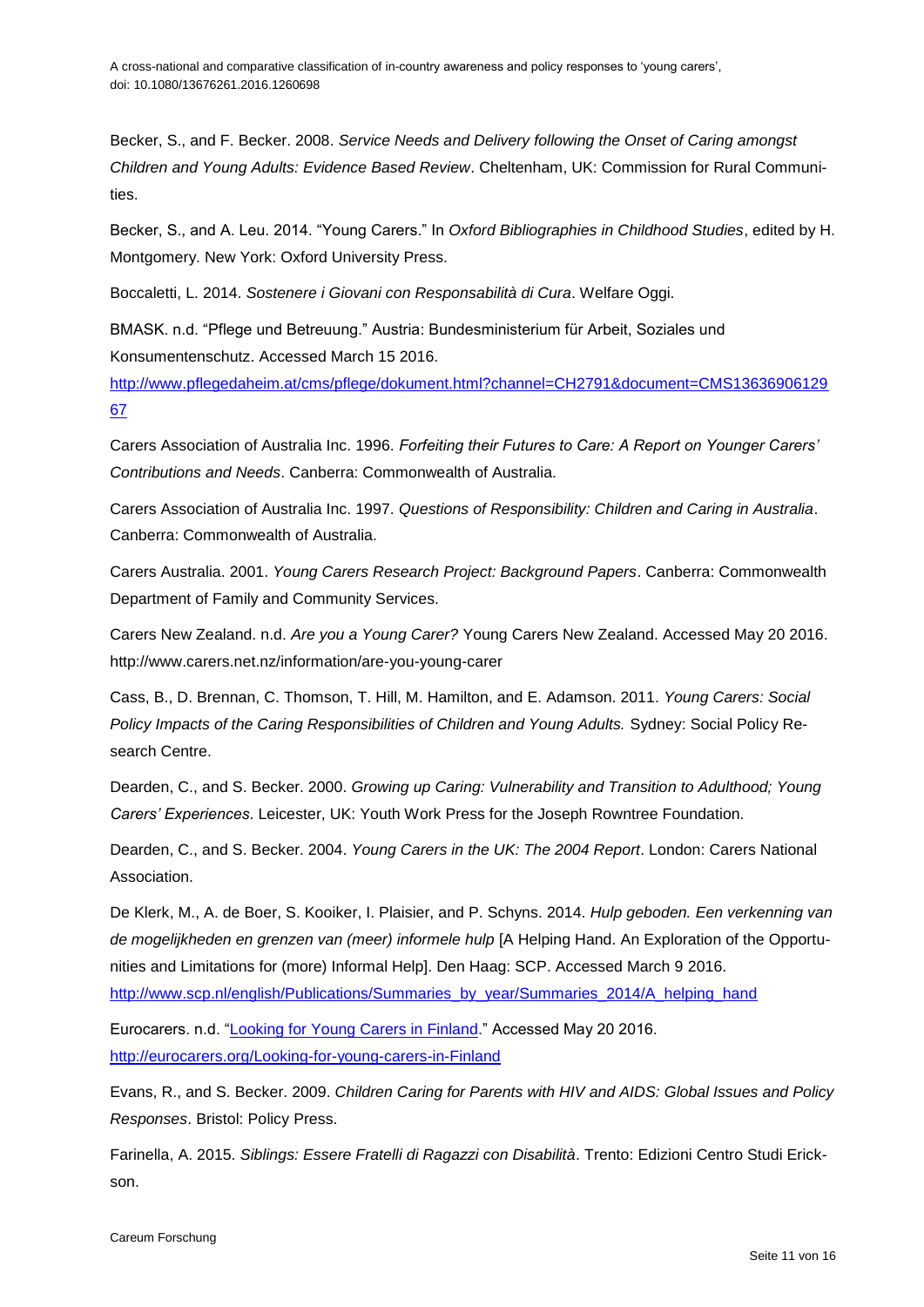Frank, J. 1995. *Couldn't Care more*. *A Study of Young Carers and their Needs.* London: The Children's Society.

Frank, J., and C. Slatcher. 2009. "Supporting Young Carers and their Families Using a Whole Family Approach." *Journal of Family Health Care* 19 (3): 86-89.

Frank, J., C. Tatum, and C. Tucker. 1999. *On Small Shoulders. Learning from the Experiences of Former Young Carers*. London: The Childrens Society.

Gates, M. F., and N. R. Lackey. 1998. "Youngsters Caring for Adults with Cancer*." Image: The Journal of Nursing Scholarship* 30 (1): 11-15.

Gays, M. 2000. "Getting it Right for Young Carers in the ACT'." In *7 th Australian Institute of Family Studies Conference: Family futures: issues in research and policy*, Sydney, 23-26 July 2000.

Hill, T., C. Smyth, C. Thomson, and B. Cass. 2009. *Young Carers: Their Characteristics and Geographical Distribution*. Canberra, Australia: Social Policy Research Centre.

HM Government. 2008. *Carers at the Heart of 21st-Century Families and Communities*. London: Department of Health.

HM Government. 2010. *Recognised, Valued and Supported: Next Steps for the Carers Strategy*. London: Department of Health.

Howard, D. 2010. "Cameron Warns on Child Carer Cuts." *BBC News*, 16 November.

Hunt, G., C. Levine, and L. Naiditch. 2005. *Young Caregivers in the US: Findings from a National Survey*. Bethesda, MD: National Alliance for Care giving and the United Hospital Fund.

Joseph, S., S. Becker, F. Becker, and S. Regel. 2009. "Assessment of Caring and its Effects in Young People: Development of the Multidimensional Assessment of Caring Activities Checklist (MACA-YC18) and the Positive and Negative Outcomes of Caring Questionnaire (PANOC-YC20) for Young Carers." *Child: Care, Health and Development* 35 (4): 510-520.

Joseph, S., F. Becker, and S. Becker. 2012. *Manual for Measures of Caring Activities and Outcomes for Children and Young People* (2nd edition). London: Carers Trust. Accessed January 19 2016. <http://professionals.carers.org/young-carers/assessments,3063,PP.html>

Kaiser, S., and G. C. Schulze. 2015. "Between Inclusion and Participation: Young Carers who Are Absent from School." *Journal of Cognitive Education and Psychology* 14 (3): 314-328.

Kroehn, A., and K. Wheldrake. 2006. *A Current Perspective: What Services and Young People Say about Best Practice and Gaps for Young Carers in Australia*. Canberra, Australia: National Youth Roundtable, Department of Families, Community Services and Indigenous Affairs.

Lackey, N. R., and M. F. Gates. 2001. "Adults' Recollections of their Experiences as Young Caregivers of Family Members with Chronic Physical Illnesses." *Journal of Advanced Nursing* 34 (3): 320–328.

Laird, S. E. 2005. "International Child Welfare: Deconstructing UNICEF's Country Programmes." *Social Policy and Society* 4 (4): 457–466.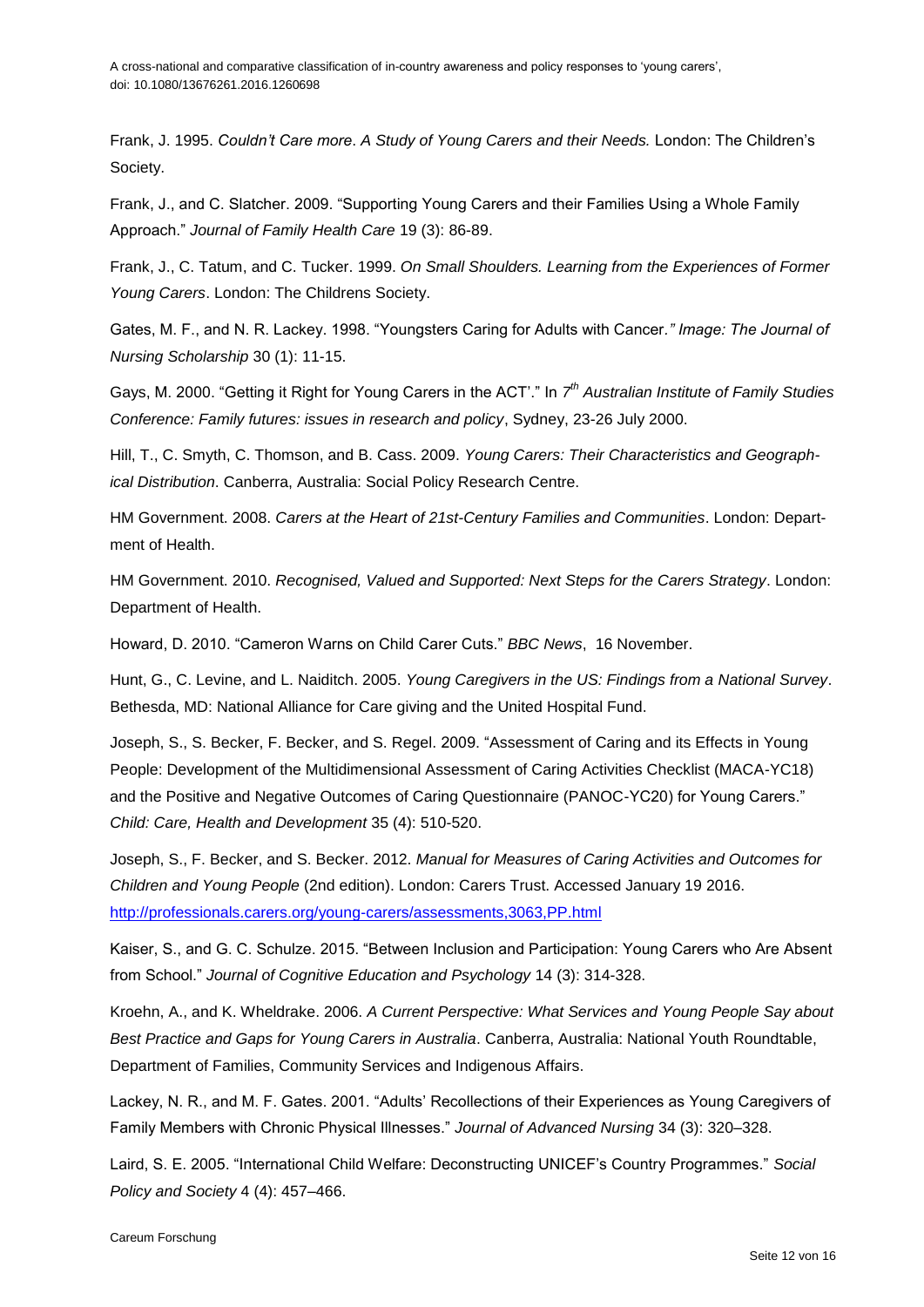Moore, T. 2005. *Stop to Listen: Findings from the ACT Young Carers Research Project*. Lyneham: Youth Coalition of the ACT.

Moore, T., and M. McArthur. 2007. "We're All in it together: Supporting Young Carers and their Families in Australia." *Health and Social Care in the Community* 15 (6): 561-568.

Morrow, R. 2005. *A Profile of Known Young Carers and Identification and Snapshot of the Ones Who Are Hidden*. Perth: Curtin University of Technology.

Nagl-Cupal, M., M. Daniel, M. Kainbacher, M. Koller, H. Mayer. 2012. *Kinder und Jugendliche als pflegende Angehörige; Einsicht in die Situation gegenwärtiger und ehemaliger pflegender Kinder in Österreich*. Vienna: Universität Wien.

National Alliance for Care giving in collaboration with the United Hospital Fund. 2005. *Young Caregivers in the U.S.: Report of Findings September 2005*. Bethesda: NAC.

Oreb, M. 2001. *Children as Carers Report: An Overview of Literature and Projects on Children as Carers*. Adelaide: Carers Association of SA Inc.

Price, K. 1996. *How Do I Get them to Come? Interim Report*. New South Wales: Interchange Respite Care (NSW) Incorporated.

Riedel, M., and M. Kraus. 2011. *Informal Care Provision in Europe: Regulation and Profile of Providers. Research Report 96.* European network of Economic Policy Research Institutes (ENEPRI).

Robson, E., N. Ansell, U. S. Huber, W. T. S. Gould, and L. van Blerk. 2006. "Young Caregivers in the Context of the HIV/AIDS Pandemic in Sub-Saharan Africa." *Population, Space and Place* 12 (2): 93–111.

Shifren, K. 2009. *How Caregiving Affects Development: Psychological Implications for Child, Adolescent and Adult Caregivers*. Washington, DC: American Psychological Association.

Shifren, K., and L. V. Kachorek. 2003. "Does Early Care Giving Matter? The Effects on Young Caregivers' Adult Mental Health." *International Journal of Behavioral Development* 27 (4): 338–346.

Siskowski, C. T. 2004. "Middle School Responses to Family Health Questions: The Effects of Family Care giving on the Education of Middle School Students with Family Health Issues." Unpublished PhD Thesis, Boca Ratan, FL, Lynn University. Accessed January 21 2016. [www.boca-respite.org/children.doc](http://www.boca-respite.org/children.doc)

Swiss Federal Council. 2014a. *Support for Relatives Providing Care and Nursing. Report on the National Action Plan*. Accessed February 8 2016.

<http://www.bag.admin.ch/themen/gesundheitspolitik/14437/index.html?lang=en>

Swiss Federal Council. 2014b. *Unterstützung für betreuende und pflegende Angehörige Situationsanalyse und Handlungsbedarf für die Schweiz*. Bern: Swiss Federal Council.

Warren, J. 2007. "Young Carers: Conventional or Exaggerated Levels of Domestic and Caring Tasks." *Children and Society* 21 (2): 136-146.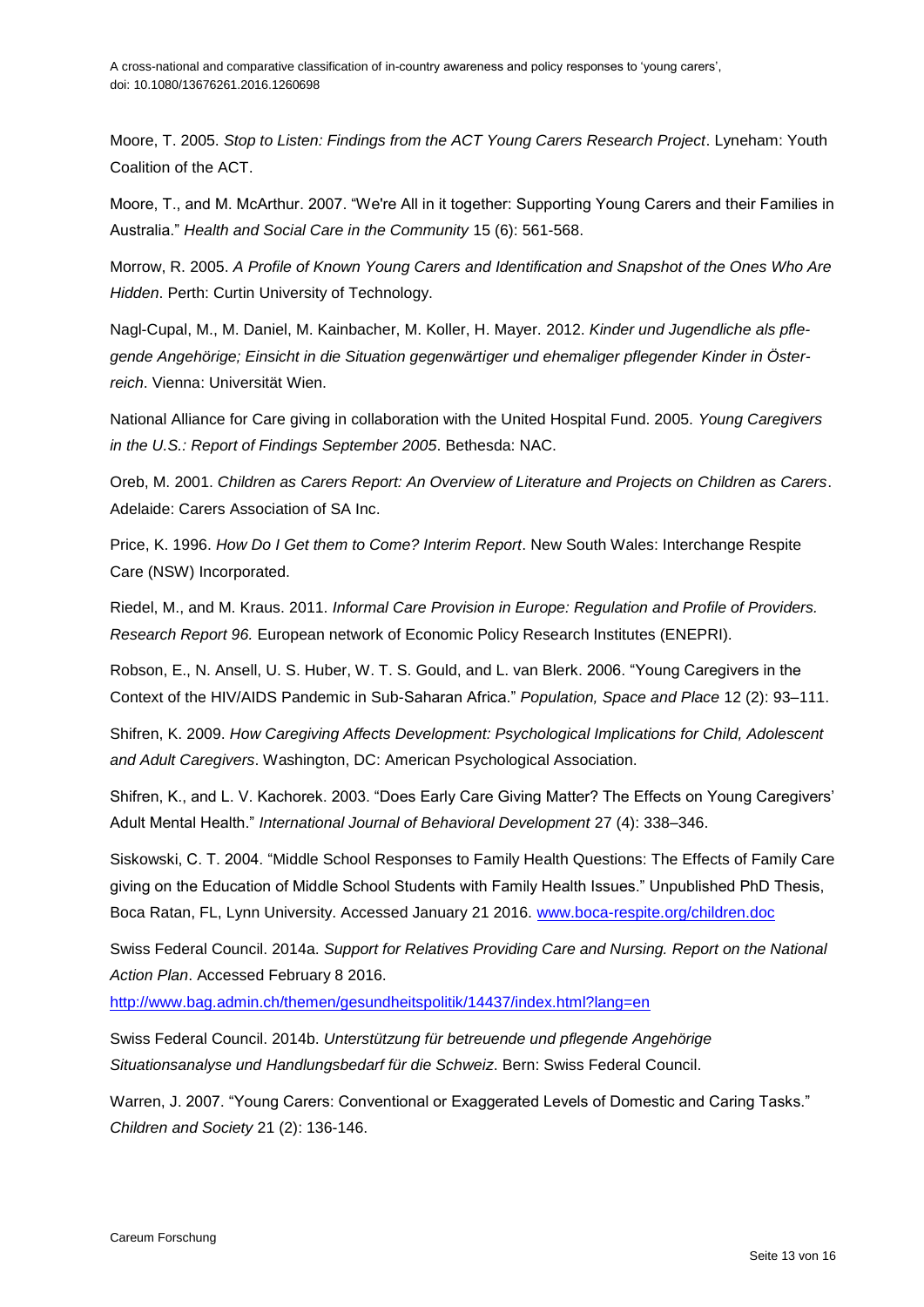Wayman, S., P. Raws, and H. Leadbitter. 2016. *There's Nobody Is there –No one who Can actually Help? The Challenges of Estimating the Number of Young Carers and Knowing how to Meet their Needs*. London: Children's Society.

Winton, C. A. 2003. *Children as Caregivers: Parental and Parentified Children*. Boston: Pearson Education.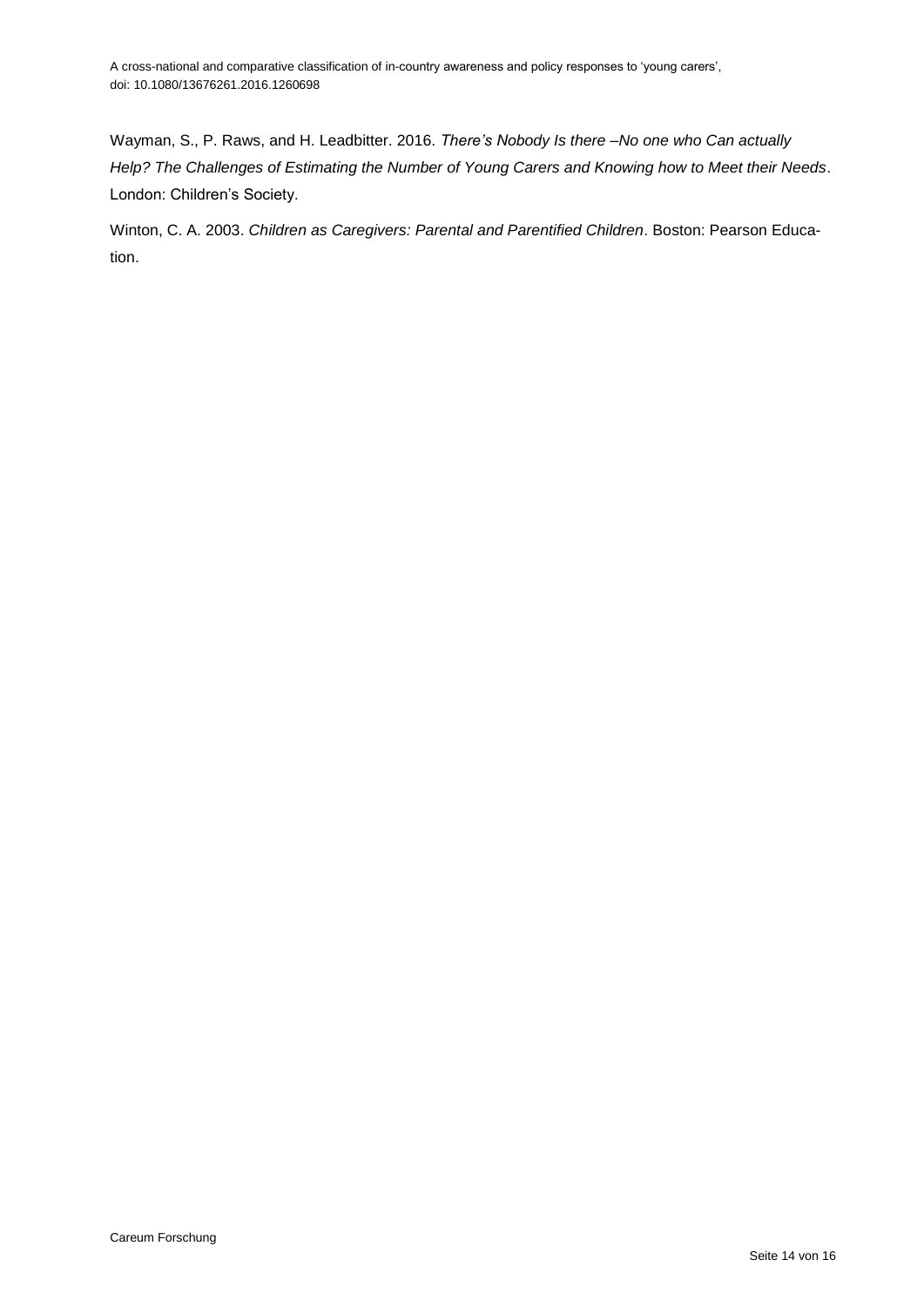## **Figures**

| Levels 1-7                               | <b>Characteristics</b>                                                                                                                                                                                                                                                                                                                                                                         | <b>Country Example</b>        |
|------------------------------------------|------------------------------------------------------------------------------------------------------------------------------------------------------------------------------------------------------------------------------------------------------------------------------------------------------------------------------------------------------------------------------------------------|-------------------------------|
| 1<br>Incorporated/<br><b>Sustainable</b> | Extensive awareness at all levels of government<br>and society of the experiences and needs of<br>young carers<br>Sustained and sustainable policies and interven-<br>tions aimed at meeting young carers' needs and<br>promoting their health, well-being and develop-<br>ment<br>Responses and law built on a foundation of relia-<br>ble research evidence and clear legal rights           | <b>None</b>                   |
| $\overline{2}$<br><b>Advanced</b>        | Widespread awareness and recognition of young<br>٠<br>carers amongst public, policy makers and profes-<br>sionals<br>Extensive and reliable research base, and grow-<br>п<br>ing<br>Specific legal rights (national)<br>п<br>Extensive codes and guidance for welfare pro-<br>Ξ<br>fessionals and national and local strategies<br>Multiple dedicated services and interventions<br>nationwide | <b>United Kingdom</b>         |
| 3<br><b>Intermediate</b>                 | Some awareness and recognition of young car-<br>ers among public, policy makers and profession-<br>als<br>Medium-sized research base, and growing<br>Partial rights in some regions<br>Small but developing body of professional guid-<br>ance<br>Some dedicated services and interventions,<br>mostly local but a few nationwide                                                              | Australia<br>Norway<br>Sweden |